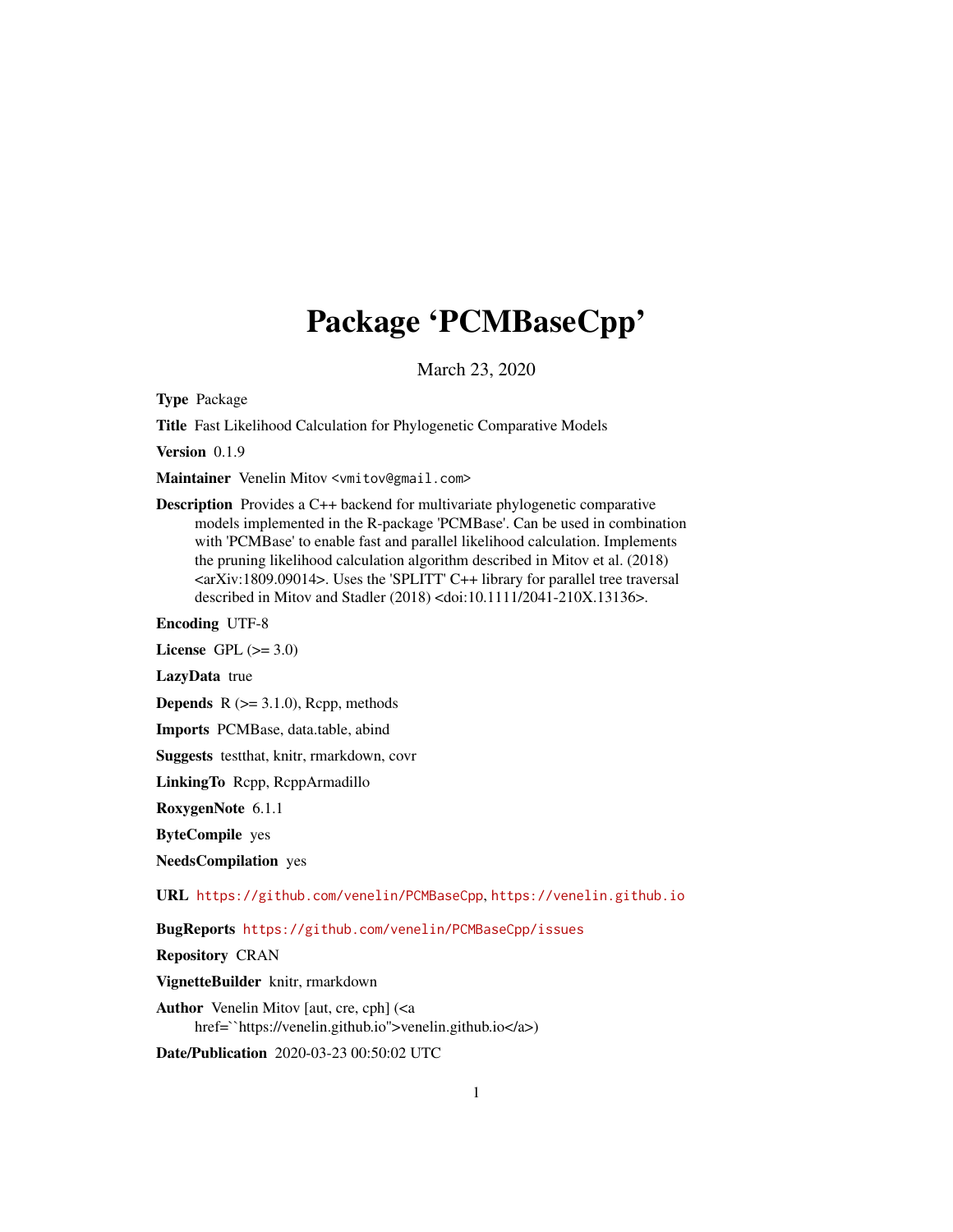# <span id="page-1-0"></span>R topics documented:

| Index |  |
|-------|--|

benchmarkData *Data for performing a benchmark*

# Description

A dataset containing three triplets trees, trait-values and models to evaluate the likelihood calculation times for R and C++ implementations.

# Usage

benchmarkData

# Format

A data frame with 4 rows and 8 variables:

tree phylogenetic tree (phylo) with set edge.regimes member

model MGPM model used to simulate the data in X

X trait values

ll log-likelihood value

modelBM a random BM model

llBM log-likelihood value form modelBM

modelOU a random OU model

llOU log-likelihood value for modelOU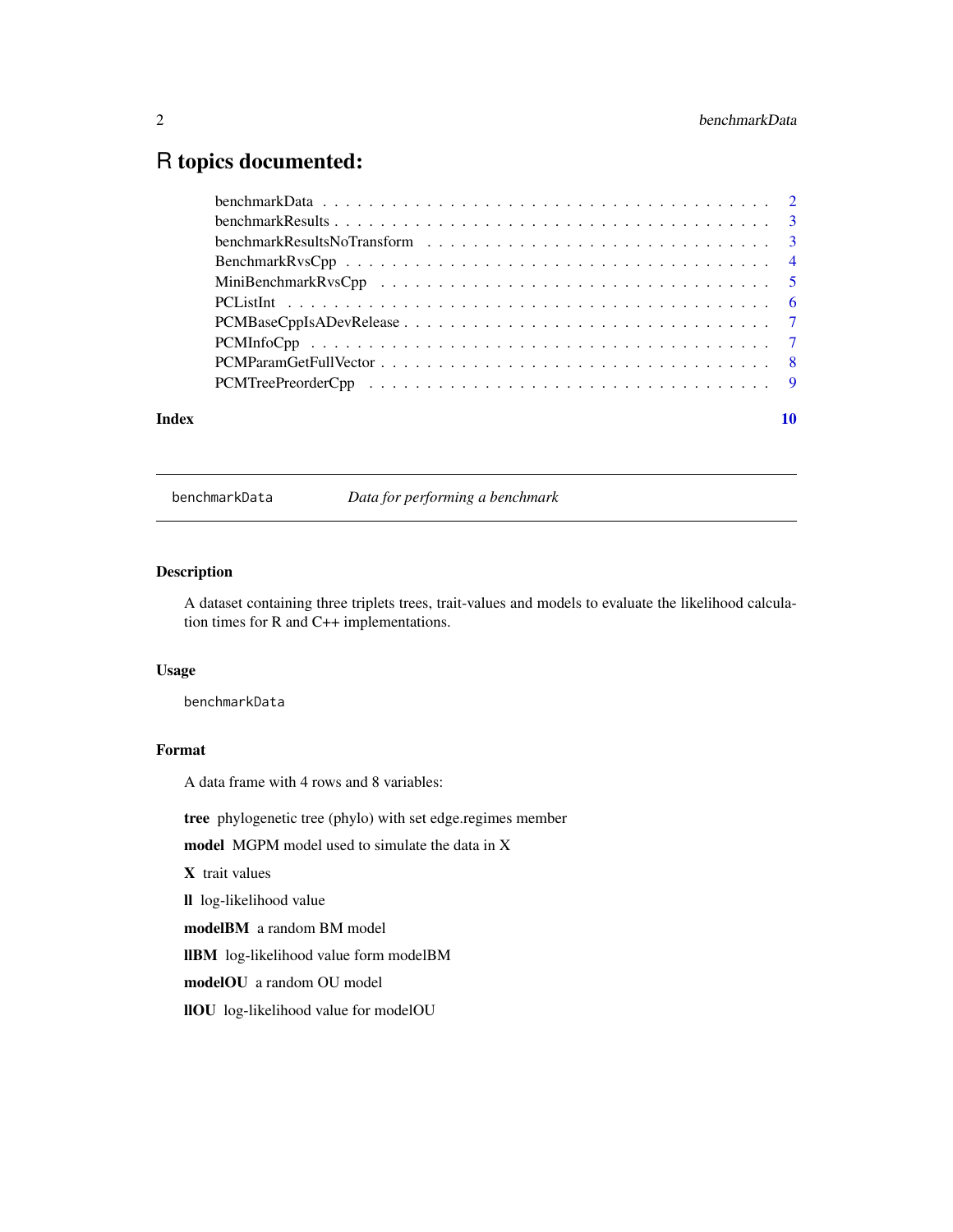<span id="page-2-0"></span>benchmarkResults *Results from running a performance benchmark on a personal computer including the time for parameter transformation*

# Description

Results from running a performance benchmark on a personal computer including the time for parameter transformation

# Usage

benchmarkResults

# Format

A data.table

benchmarkResultsNoTransform

*Results from running a performance benchmark on a personal computer excluding the time for parameter transformation*

# Description

Results from running a performance benchmark on a personal computer excluding the time for parameter transformation

# Usage

benchmarkResultsNoTransform

# Format

A data.table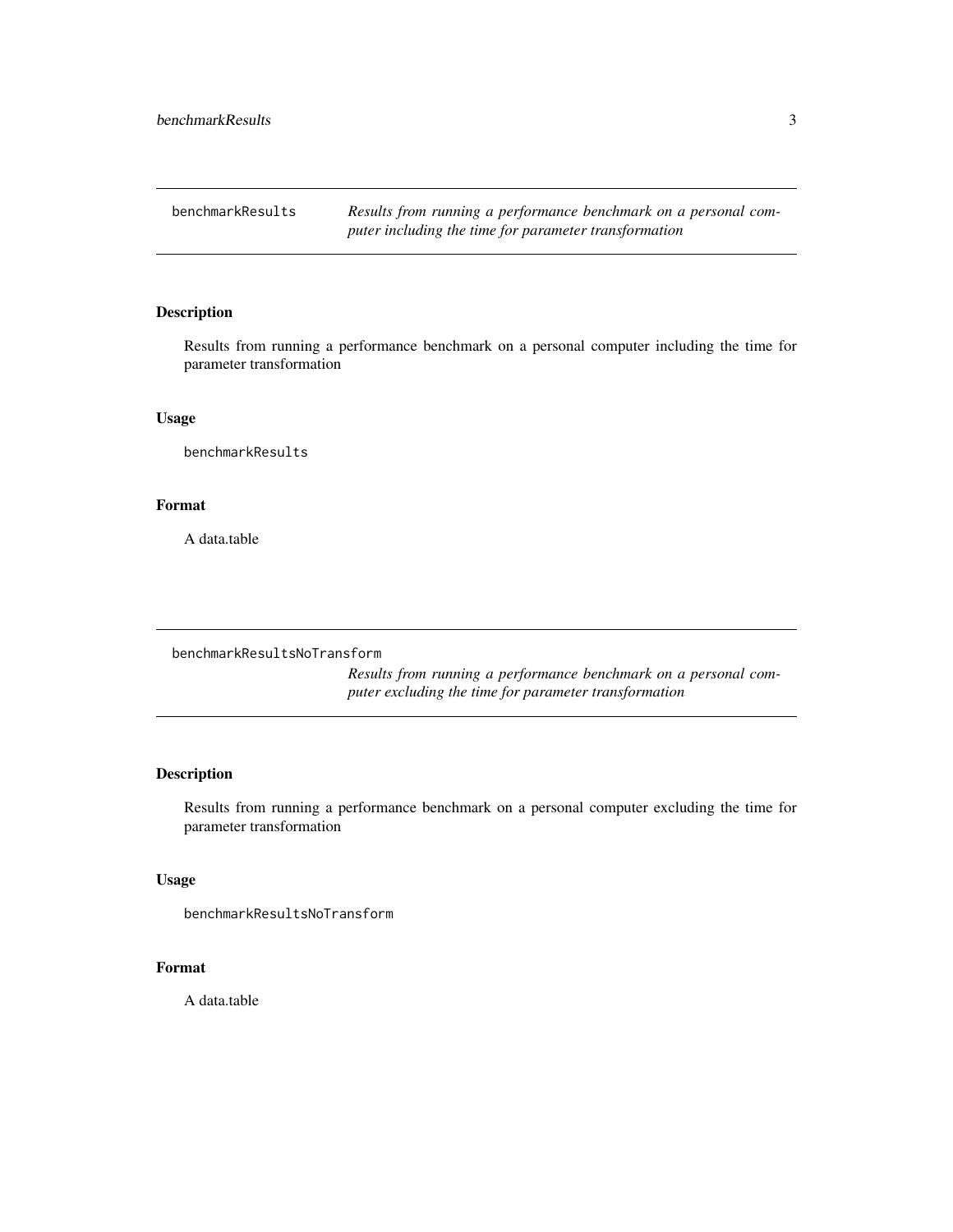<span id="page-3-0"></span>

# Description

A log-likelihood calculation time comparison for different numbers of traits and option-sets

# Usage

```
BenchmarkRvsCpp(ks = c(1, 2, 4, 8), includeR = TRUE,
  includeTransformationTime = TRUE, optionSets = NULL,
  includeParallelMode = TRUE, doProf = FALSE,
 RprofR.out = "RprofR.out", RprofCpp.out = "RprofCpp.out",
  verbose = FALSE)
```
# Arguments

| ks                                                                                                                                                                            | a vector of positive integers, denoting different numbers of traits. Default:<br>c(1, 2, 4, 8).                                                                                                                                                                                                                                                                   |  |
|-------------------------------------------------------------------------------------------------------------------------------------------------------------------------------|-------------------------------------------------------------------------------------------------------------------------------------------------------------------------------------------------------------------------------------------------------------------------------------------------------------------------------------------------------------------|--|
| includeR                                                                                                                                                                      | logical (default TRUE) indicating if likelihood calculations in R should be in-<br>cluded in the benchmark (can be slow).                                                                                                                                                                                                                                         |  |
| includeTransformationTime                                                                                                                                                     |                                                                                                                                                                                                                                                                                                                                                                   |  |
|                                                                                                                                                                               | logical (default TRUE) indicating if the time for PCMApplyTransformation<br>should be included in the benchmark.                                                                                                                                                                                                                                                  |  |
| optionSets                                                                                                                                                                    | a named list of lists of PCM-options. If NULL (the default) the option set is<br>set to DefaultBenchmarkOptions(k, includeParallelMode) for each k in ks<br>(see the code in PCMBaseCpp:::DefaultBenchmarkOptions).                                                                                                                                               |  |
| includeParallelMode                                                                                                                                                           |                                                                                                                                                                                                                                                                                                                                                                   |  |
|                                                                                                                                                                               | logical (default TRUE) indicating if the default optionSet should include parallel<br>execution modes, i.e. setting the option PCMBase.Lmr.mode to 21 instead of 11.<br>This argument is taken into account only with the argument optionSets set to<br>NULL (the default).                                                                                       |  |
| doProf                                                                                                                                                                        | logical indicating if profiling should be activated (see Rprof from the utils R-<br>package). Default: FALSE. Additional arguments to Rprof can be specified<br>by assigning lists of arguments to the options 'PCMBaseCpp.ArgsRprofR' and<br>'PCMBaseCpp.ArgsRprofCpp'. The default values for both options is list (append<br>$=$ TRUE, line.profiling = TRUE). |  |
| RprofR.out<br>character strings indicating Rprof.out files for the R and Cpp implementations;<br>ignored if doProf is FALSE. Default values: 'RprofR.out' and 'Rprofcpp.out'. |                                                                                                                                                                                                                                                                                                                                                                   |  |
| RprofCpp.out                                                                                                                                                                  | character strings indicating Rprof.out files for the R and Cpp implementations;<br>ignored if doProf is FALSE. Default values: 'RprofR.out' and 'Rprofcpp.out'.                                                                                                                                                                                                   |  |
| verbose                                                                                                                                                                       | logical indicating if log-messages should be printed to the console during the<br>benchmark. Default FALSE.                                                                                                                                                                                                                                                       |  |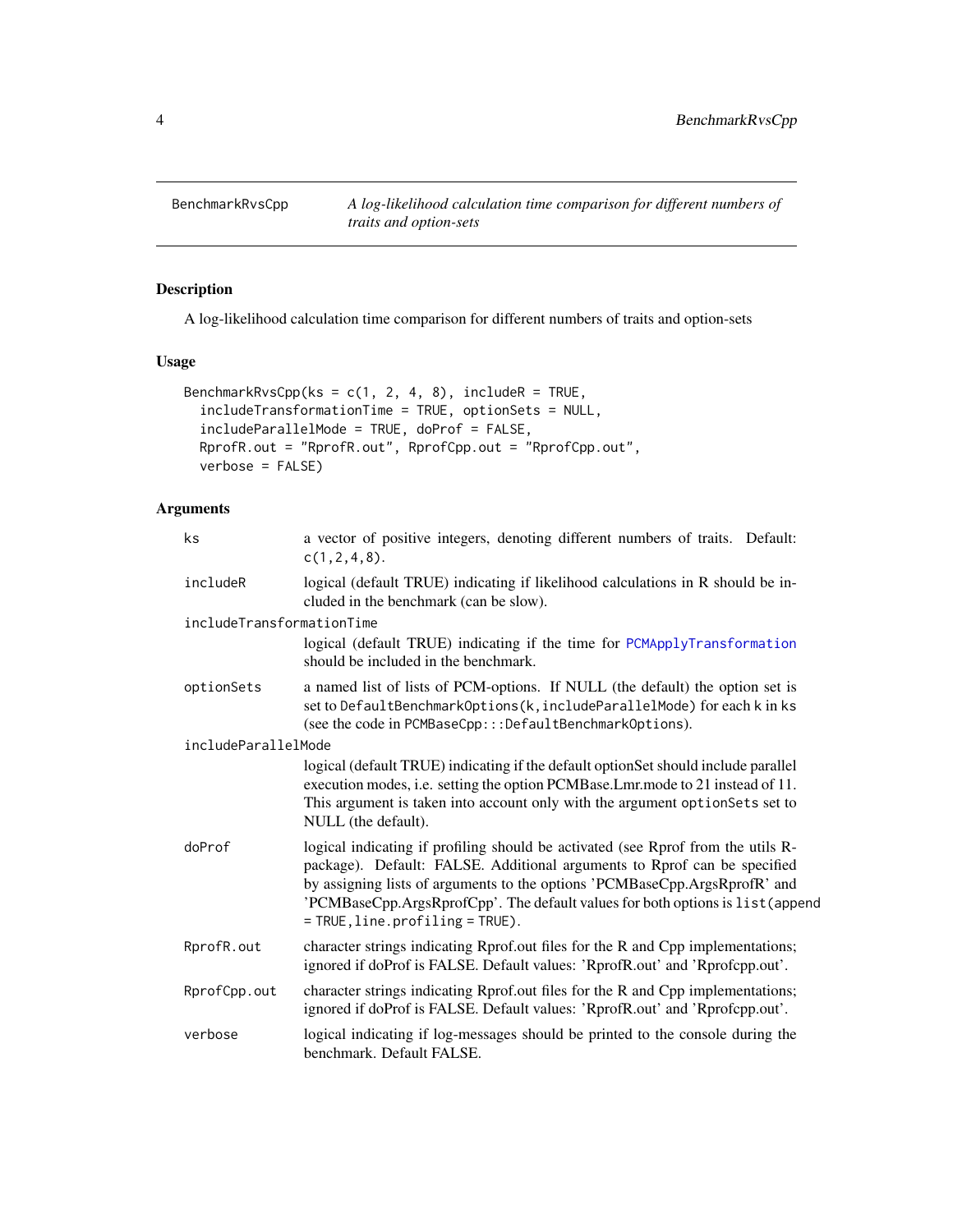# <span id="page-4-0"></span>Value

a data.table for results similar to the data.table returned from [MiniBenchmarkRvsCpp](#page-4-1) with additional columns for k, option-set and the type of model.

<span id="page-4-1"></span>MiniBenchmarkRvsCpp *Evaluate the likelihood calculation times for example trees and data*

# Description

Evaluate the likelihood calculation times for example trees and data

# Usage

```
MiniBenchmarkRvsCpp(data = PCMBaseCpp::benchmarkData, includeR = TRUE,
  includeTransformationTime = TRUE, nRepsCpp = 10L,
  listOptions = list(PCMBase.Lmr.mode = 11, PCMBase.Threshold.EV = \theta,
  PCMBase.Threshold.SV = 0), doProf = FALSE, RprofR.out = "RprofR.out",
  RprofCpp.out = "RprofCpp.out")
```
# Arguments

| data                      | a 'data.frame' with at least the following columns:                                                                                                                                                                                                                                                                                                               |
|---------------------------|-------------------------------------------------------------------------------------------------------------------------------------------------------------------------------------------------------------------------------------------------------------------------------------------------------------------------------------------------------------------|
|                           | • tree: a list column of phylo objects with an edge.part member set.                                                                                                                                                                                                                                                                                              |
|                           | • X: a list column of k x N numerical matrices.                                                                                                                                                                                                                                                                                                                   |
|                           | • model: a list column of PCM objects.                                                                                                                                                                                                                                                                                                                            |
|                           | Defaults: to 'benchmarkData', which is small data.table included with the PCM-                                                                                                                                                                                                                                                                                    |
|                           | BaseCpp package.                                                                                                                                                                                                                                                                                                                                                  |
| includeR                  | logical (default TRUE) indicating if likelihood calculations in R should be in-                                                                                                                                                                                                                                                                                   |
|                           | cluded in the benchmark (can be slow).                                                                                                                                                                                                                                                                                                                            |
| includeTransformationTime |                                                                                                                                                                                                                                                                                                                                                                   |
|                           | logical (default TRUE) indicating if the time for PCMApplyTransformation<br>should be included in the benchmark.                                                                                                                                                                                                                                                  |
| nRepsCpp                  | : number of repetitions for the cpp likelihood calculation calls: a bigger value<br>increases the precision of time estimation at the expense of longer running time<br>for the benchmark. Defaults to 10.                                                                                                                                                        |
| list0ptions               | options to set before measuring the calculation times. Defaults to 'list(PCMBase.Lmr.mode<br>$= 11$ , PCMBase.Threshold.EV = 0, PCMBase.Threshold.SV = 0)'. 'PCMBase.Lmr.mode'<br>corresponds to the parallel traversal mode for the tree traversal algorithm (see<br>this page for possible values).                                                             |
| doProf                    | logical indicating if profiling should be activated (see Rprof from the utils R-<br>package). Default: FALSE. Additional arguments to Rprof can be specified<br>by assigning lists of arguments to the options 'PCMBaseCpp.ArgsRprofR' and<br>'PCMBaseCpp.ArgsRprofCpp'. The default values for both options is list (append<br>$=$ TRUE, line.profiling = TRUE). |
| RprofR.out, RprofCpp.out  |                                                                                                                                                                                                                                                                                                                                                                   |
|                           | character strings indicating Rprof.out files for the R and Cpp implementations;<br>ignored if doProf is FALSE. Default values: 'RprofR.out' and 'Rprofcpp.out'.                                                                                                                                                                                                   |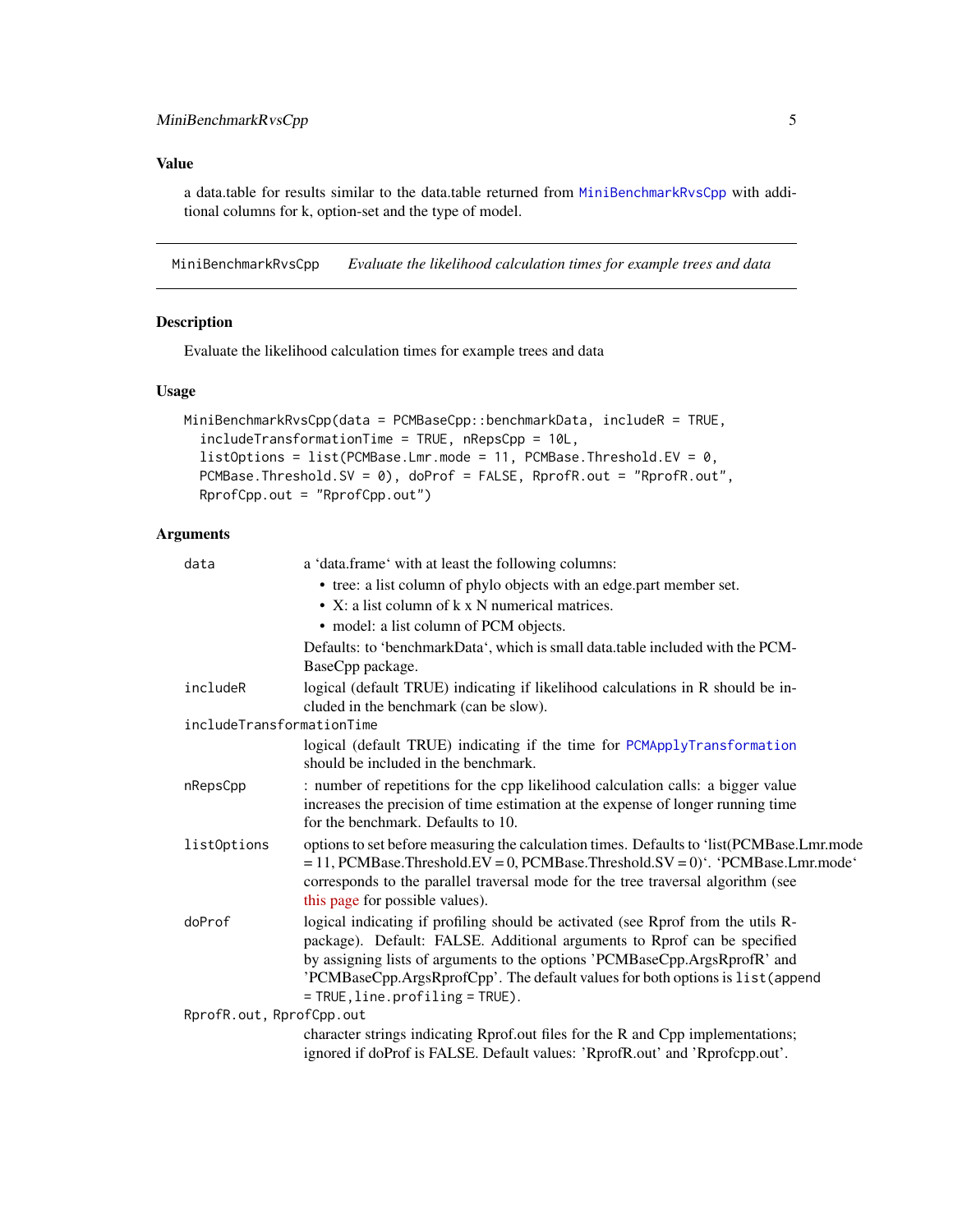# Value

a data.frame.

#### Examples

```
library(PCMBase)
library(PCMBaseCpp)
library(data.table)
testData <- PCMBaseCpp::benchmarkData[1]
# original MGPM model
MiniBenchmarkRvsCpp(data = testData)
# original MGPM model and parallel mode
MiniBenchmarkRvsCpp(
data = testData,
listOptions = list(PCMBase.Lmr.mode = 21, PCMBase.Threshold.EV = 1e-9,
PCMBase.Threshold.SV = 1e-9))
# single-trait data, original MGPM model and single mode and enabled option
# PCMBase.Use1DClasses
MiniBenchmarkRvsCpp(
data = PCMBaseCpp::benchmarkData[1, list(
 tree,
 X = \text{lapply}(X, function(x) \times [1, x], drop=FALSE]),
 model = lapply(model, function(m) PCMExtractDimensions(m, dims = 1)))],
listOptions = list(
  PCMBase.Lmr.mode = 11,
  PCMBase.Threshold.EV = 1e-9,
  PCMBase.Threshold.SV = 1e-9,
  PCMBase.Use1DClasses = FALSE))
```
PCListInt *Converts the logical matrix pc into a list of vectors denoting the (0 based) TRUE-indices in each column*

# Description

Converts the logical matrix pc into a list of vectors denoting the (0-based) TRUE-indices in each column

# Usage

PCListInt(pc)

#### Arguments

pc a logical matrix.

<span id="page-5-0"></span>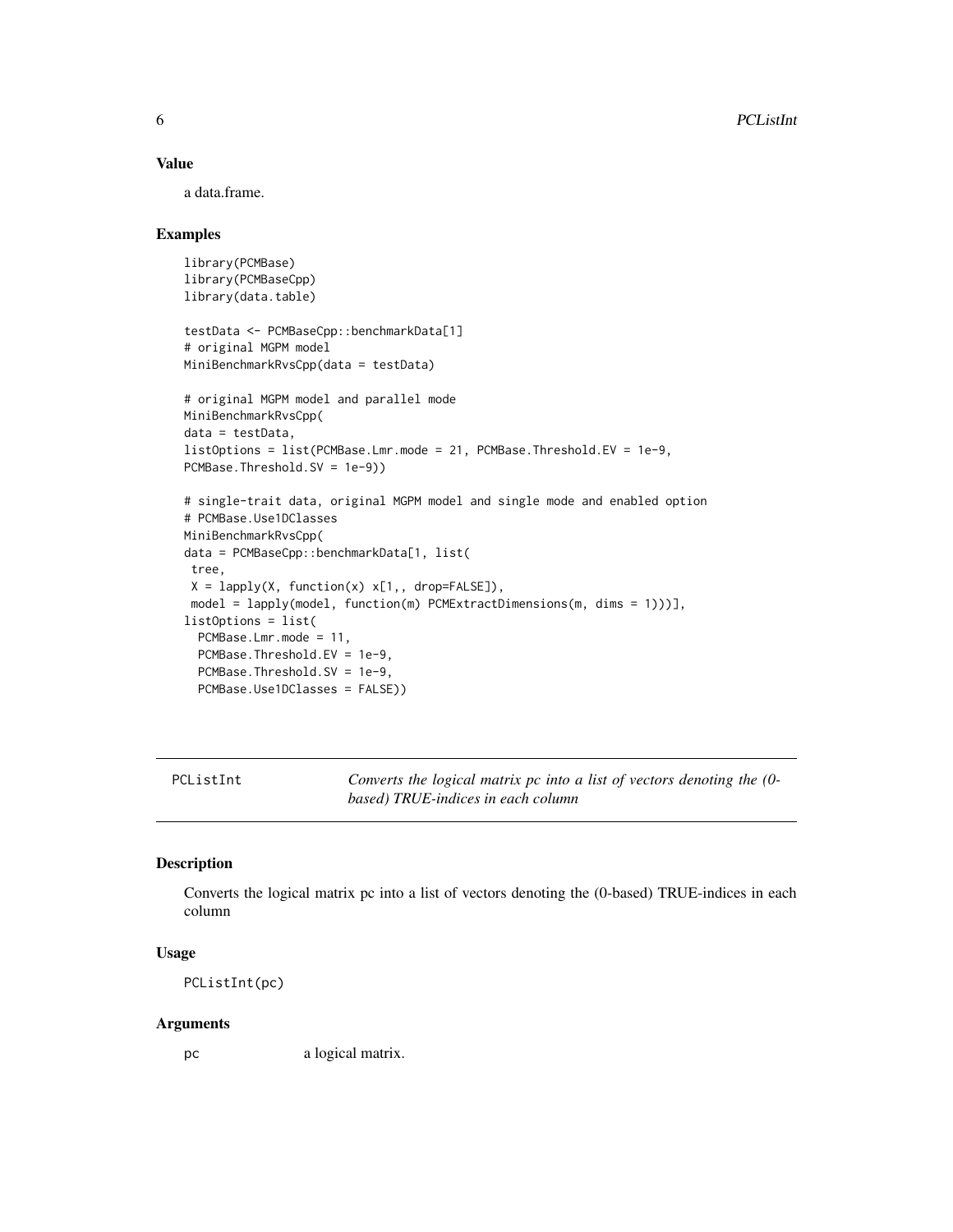# <span id="page-6-0"></span>PCMBaseCppIsADevRelease 7

# Value

a list

```
PCMBaseCppIsADevRelease
```
*Check if the PCMBaseCpp version correpsonds to a dev release*

# Description

This function is used during unit-testing, to disable some unit- tests which run extremely long or are consistently failing on some systems.

# Usage

```
PCMBaseCppIsADevRelease()
```
# Value

a logical

| PCMInfoCpp | A S3 generic for creating $C++$ backend objects given a model, data |
|------------|---------------------------------------------------------------------|
|            | and a tree.                                                         |

# Description

Replace calls to PCMInfo() with this method in order to use C++ for likelihood calculation.

### Usage

```
PCMInfoCpp(X, tree, model, SE = matrix(0, PCMNumTraits(model),
 PCMTreeNumTips(tree)), metaI = PCMInfo(X = X, tree = tree, model =model, SE = SE, verbose = verbose, preorder = PCMTreePreorderCpp(tree)),
 verbose = FALSE, ...)
```
# Arguments

| X     | a k x N numerical matrix with possible NA and NaN entries. Each column of X                                                                                                          |
|-------|--------------------------------------------------------------------------------------------------------------------------------------------------------------------------------------|
|       | contains the measured trait values for one species (tip in tree). Missing values                                                                                                     |
|       | can be either not-available (NA) or not existing (NaN). These two values have are                                                                                                    |
|       | treated differently when calculating likelihoods: see PCMPresent Coordinates.                                                                                                        |
| tree  | a phylo object with N tips.                                                                                                                                                          |
| model | an S3 object specifying both, the model type (class, e.g. "OU") as well as the<br>concrete model parameter values at which the likelihood is to be calculated (see<br>also Details). |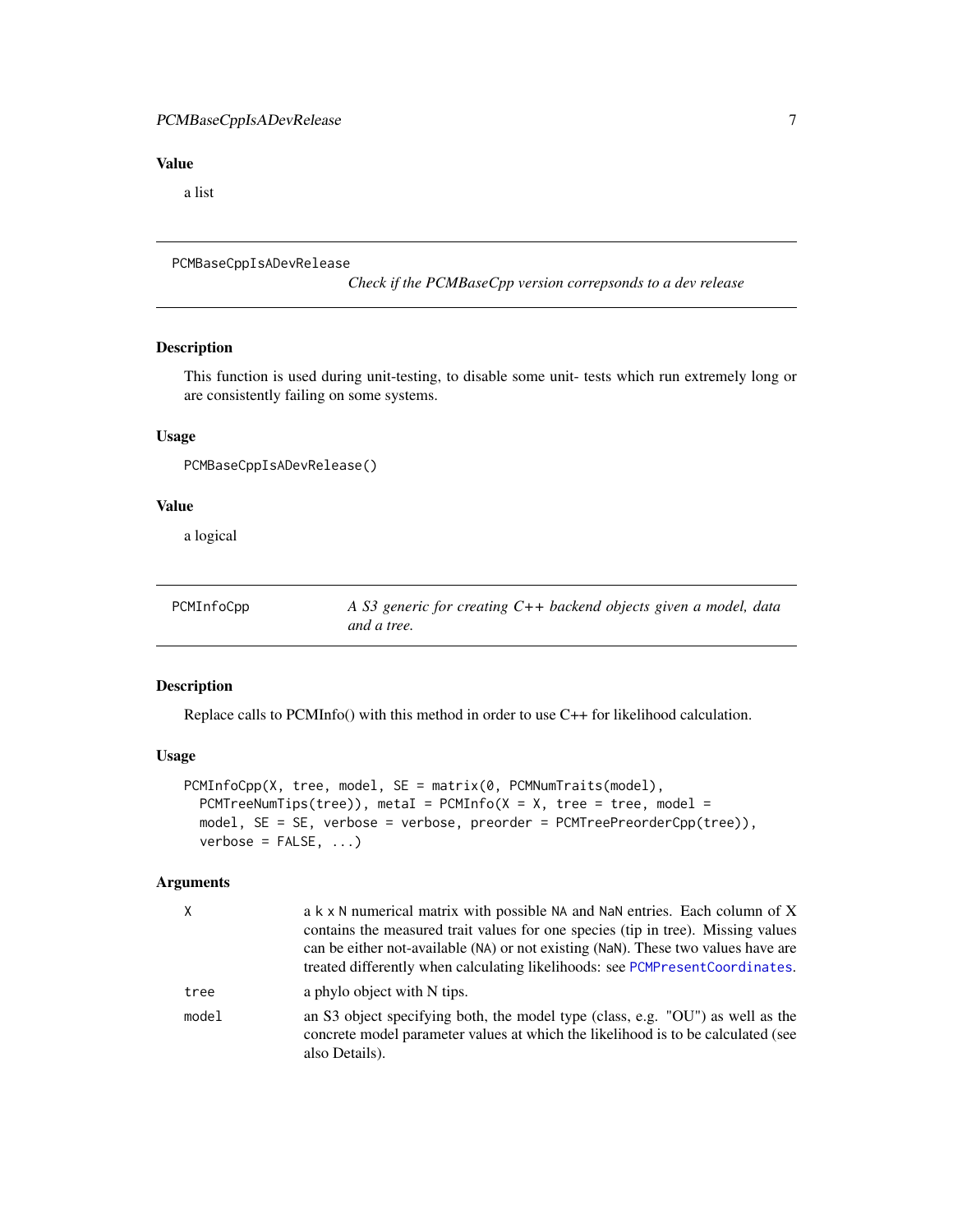<span id="page-7-0"></span>

| <b>SE</b> | a k x N matrix specifying the standard error for each measurement in X. Alter-                 |
|-----------|------------------------------------------------------------------------------------------------|
|           | natively, a k x k x N cube specifying an upper triangular k x k Choleski factor of             |
|           | the variance covariance matrix for the measurement error for each node $i=1, ,$                |
|           | N. Default: matrix(0.0, PCMNumTraits(model), PCMTreeNumTips(tree)).                            |
| metaI     | a list returned from a call to PCMInfo(X, tree, model, SE), containing meta-data               |
|           | such as N, M and k. Default: PCMInfo(X, tree, model, verbose, preorder=PCMTreePreorderCpp(tree |
| verbose   | logical indicating if some debug-messages should be printed. Default: FALSE                    |
| $\ddotsc$ | passed to methods.                                                                             |

#### Value

a list to be passed to PCMLik as argument metaI.

# Examples

```
metaICpp <- PCMInfoCpp(
PCMBase::PCMBaseTestObjects$traits.a.123,
PCMBase::PCMBaseTestObjects$tree.a,
PCMBase::PCMBaseTestObjects$model.a.123)
PCMBase::PCMLik(
PCMBase::PCMBaseTestObjects$traits.a.123,
PCMBase::PCMBaseTestObjects$tree.a,
PCMBase::PCMBaseTestObjects$model.a.123,
metal = metalCpp)
```
PCMParamGetFullVector *Get a vector with all model parameters unrolled*

# Description

Get a vector with all model parameters unrolled

# Usage

```
PCMParamGetFullVector(model, ...)
```
# Arguments

| model | a PCM model object |
|-------|--------------------|
| .     | passed to methods  |

# Value

a numerical vector

# Examples

PCMParamGetFullVector(PCMBase::PCMBaseTestObjects\$model.a.123)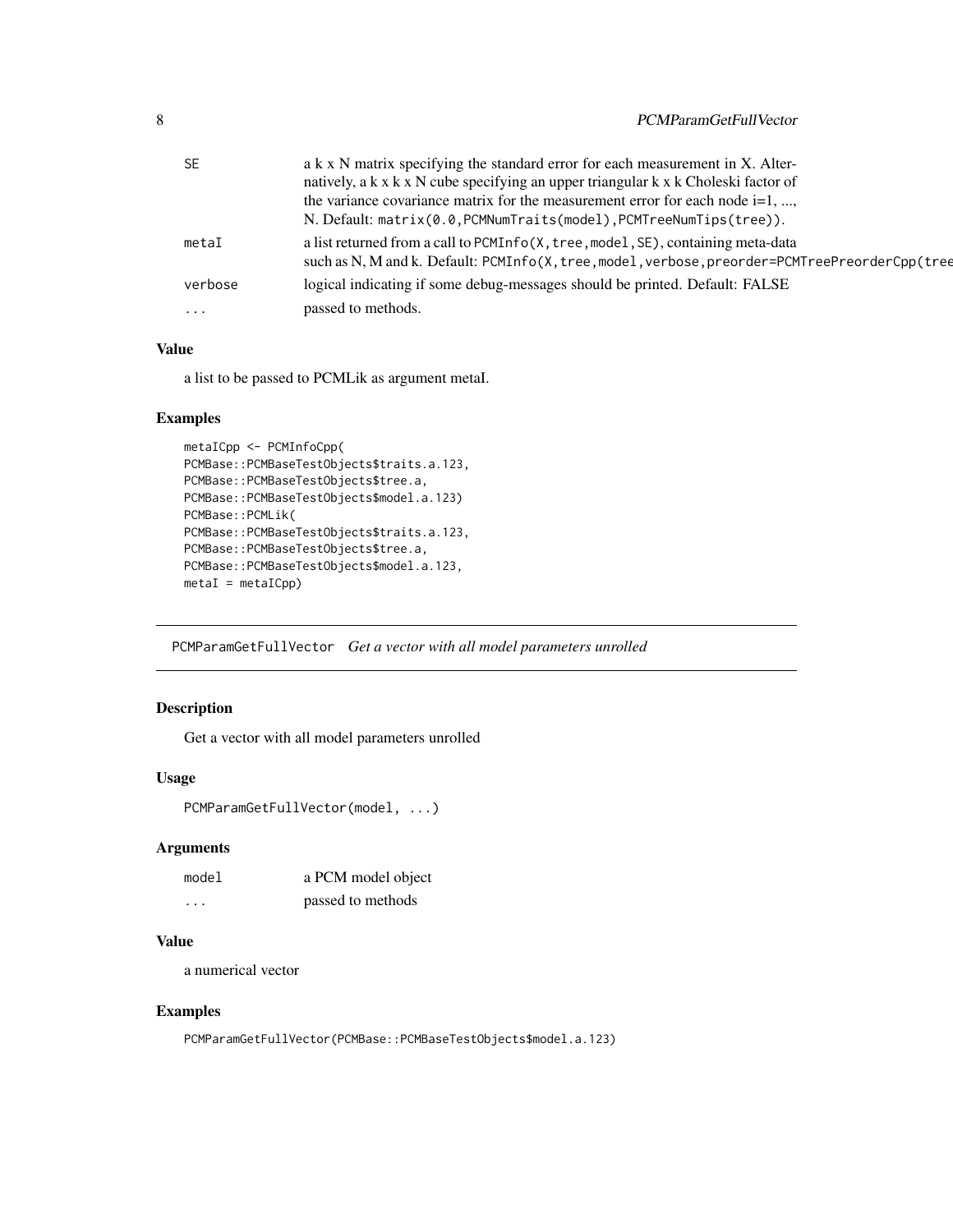<span id="page-8-0"></span>PCMTreePreorderCpp *Fast preorder of the edges in a tree*

# Description

Fast preorder of the edges in a tree

# Usage

PCMTreePreorderCpp(tree)

# Arguments

tree a phylo object

# Value

an integer vector containing indices of rows in tree\$edge in their preorder order.

# Examples

PCMTreePreorderCpp(PCMBase::PCMBaseTestObjects\$tree.a)